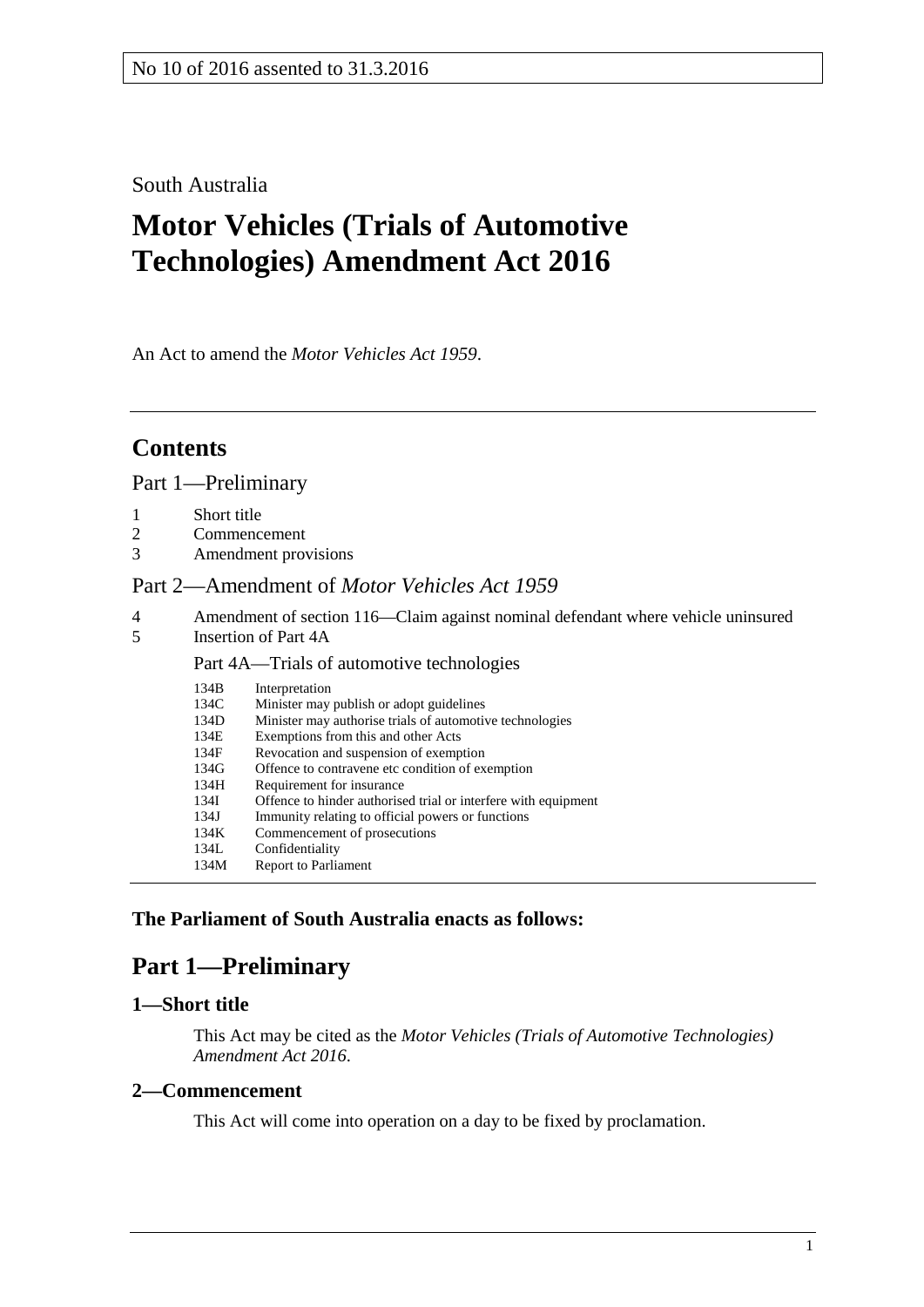#### <span id="page-1-0"></span>**3—Amendment provisions**

In this Act, a provision under a heading referring to the amendment of a specified Act amends the Act so specified.

# <span id="page-1-1"></span>**Part 2—Amendment of** *Motor Vehicles Act 1959*

## <span id="page-1-2"></span>**4—Amendment of section 116—Claim against nominal defendant where vehicle uninsured**

Section 116(1), definition of *uninsured motor vehicle*—delete the definition and substitute:

> *uninsured motor vehicle* means a motor vehicle in relation to which no policy of insurance as required by this Part is in force, but does not include—

- (a) a prescribed agricultural machine (within the meaning of section 12) in relation to which there is in force a policy of public liability insurance referred to in section 12(2b); or
- (b) a motor vehicle in relation to which there is in force a policy of public liability insurance referred to in section 12B(2); or
- (c) a motor vehicle of a kind exempted by the regulations from insurance under this Part in relation to which there is in force a policy of insurance as required by the regulations; or
- (d) a motor vehicle in relation to which there is in force a policy of public liability insurance referred to in section 134H(a); or
- (e) a motor vehicle in relation to which there is in force a policy of insurance—
	- (i) that complies with the law of some other State or Territory of the Commonwealth; and
	- (ii) under which the owner and driver of the motor vehicle are insured against liability that might be incurred by either or both of them in respect of the death of, or bodily injury to, any person caused by, or arising out of the use of, the motor vehicle in this State.

## <span id="page-1-3"></span>**5—Insertion of Part 4A**

After section 134A insert:

# **Part 4A—Trials of automotive technologies**

### **134B—Interpretation**

(1) In this Part—

*authorisation notice*, in respect of a trial of automotive technology, means a notice authorising the trial under section [134D\(1\);](#page-2-0)

*authorised trial* means a trial the subject of an authorisation notice;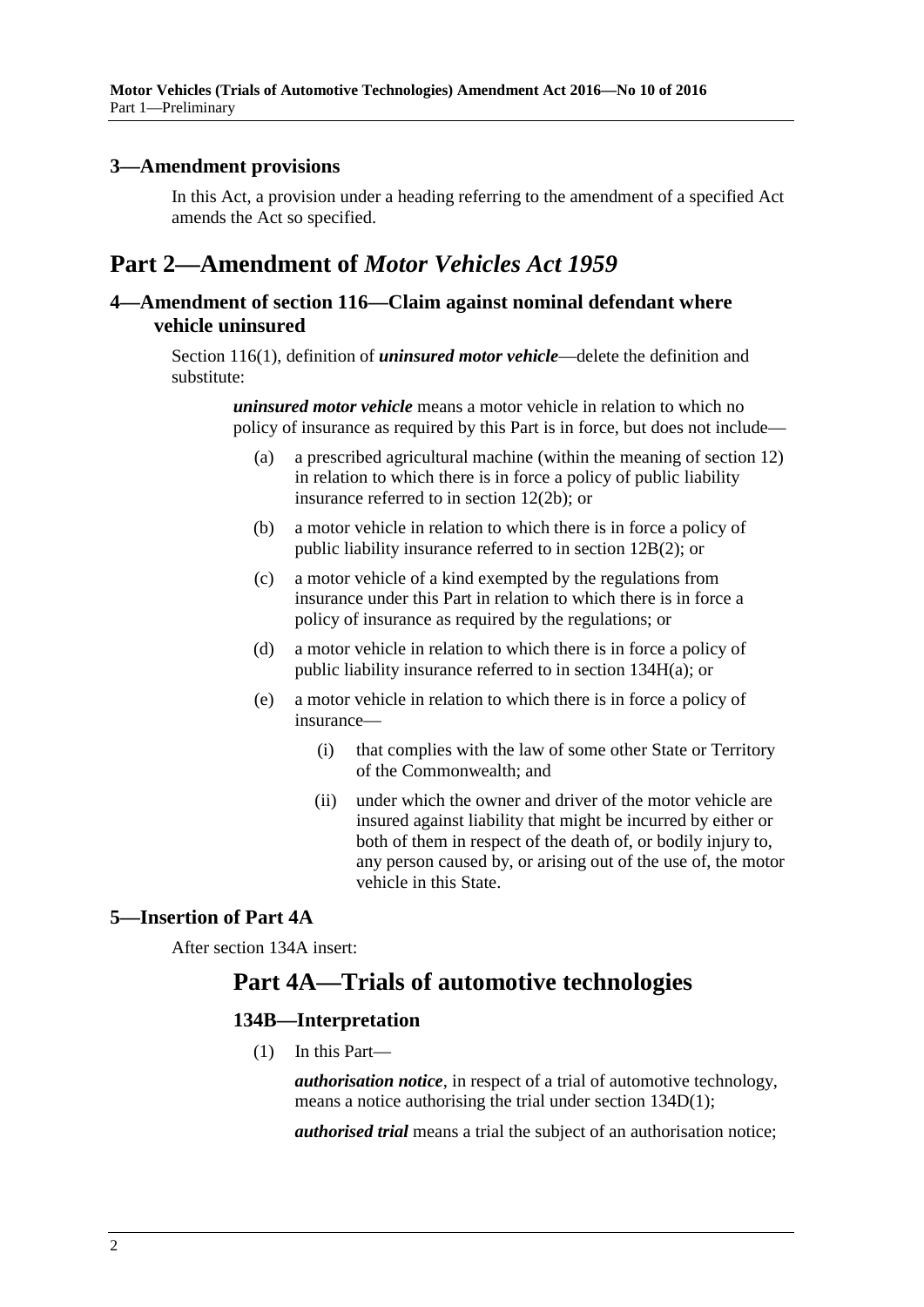*authorised trial period* means the period specified in an authorisation notice during which an authorised trial may be undertaken;

*exemption* means an exemption under section 134E, as in force from time to time.

- (2) For the purposes of this Part, a particular technology will be taken to be *automotive technology* if the technology—
	- (a) is related to the design, construction or use of wholly or partly autonomous motor vehicles; or

**Note—**

These vehicles are commonly referred to as driverless cars or driverless vehicles.

(b) otherwise relates to advances in the design or construction of motor vehicles.

# **134C—Minister may publish or adopt guidelines**

- (1) The Minister may, by notice in the Gazette, publish or adopt guidelines in connection with the operation of this Part.
- (2) The Minister may, by subsequent notice in the Gazette, vary, substitute or revoke guidelines published or adopted under this section.
- (3) A copy of any guidelines published or adopted under this section must—
	- (a) be published on a website determined by the Minister; and
	- (b) be kept available for public inspection, without charge and during ordinary office hours, at an office or offices specified by the Minister.

### <span id="page-2-0"></span>**134D—Minister may authorise trials of automotive technologies**

- (1) The Minister may, by notice in the Gazette (an *authorisation notice*), authorise a specified person to undertake a trial of automotive technology in accordance with this Part.
- (2) Before authorising a trial under this Part, the Minister must—
	- (a) be satisfied that the person has in place, or will have in place before the trial commences, arrangements for public liability insurance that comply with any requirements under section 134H; and
	- (b) comply with any other requirements set out in the regulations for the purposes of this subsection,

however a failure to comply with this subsection will not, of itself, invalidate the authorisation of a trial.

- (3) Subject to section 134L, an authorisation notice—
	- (a) must specify—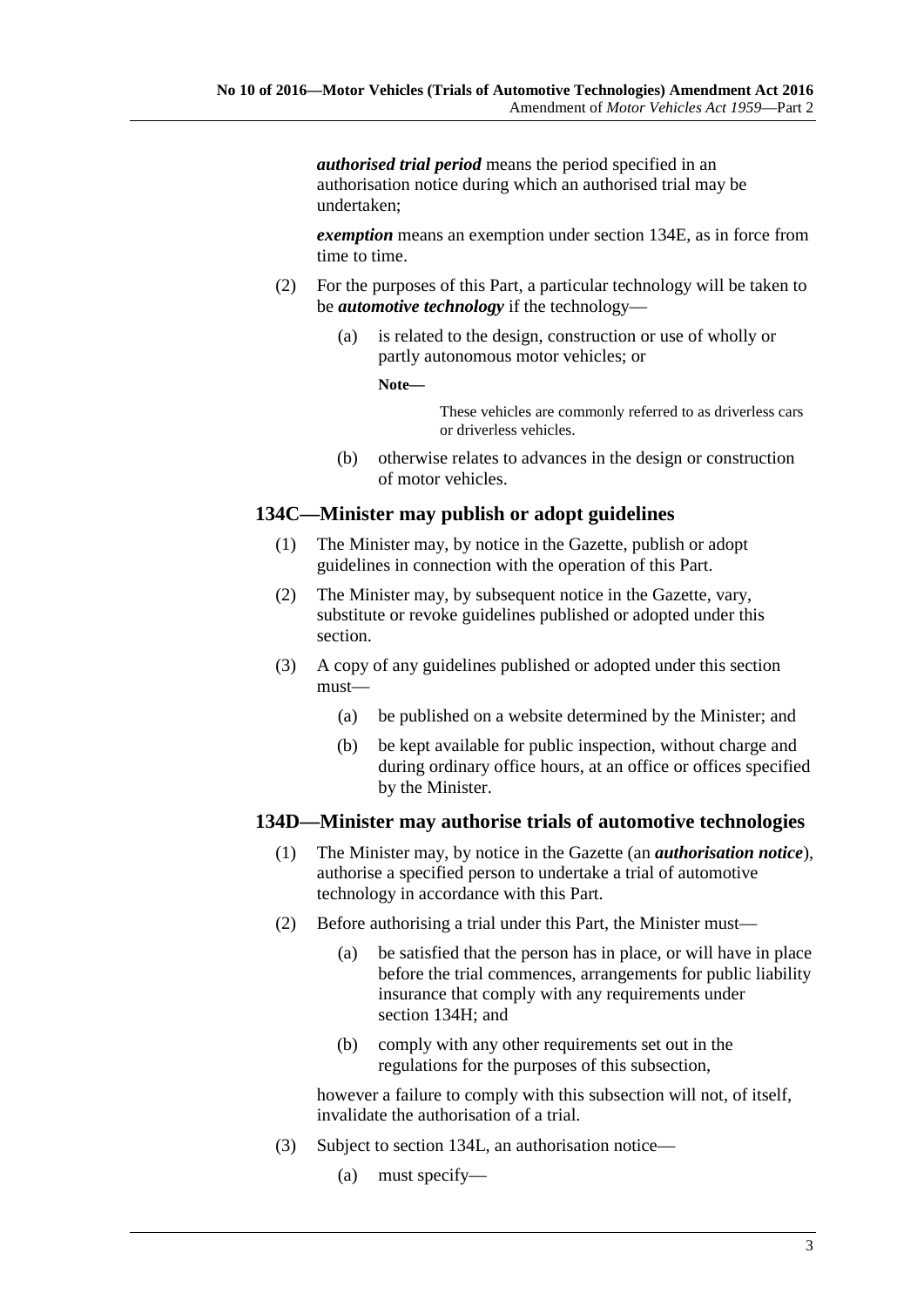- (i) the area or areas of the State in which the trial may be undertaken; and
- (ii) the authorised trial period in respect of the trial; and
- (iii) the scope and nature of the trial; and
- (iv) the name of the person authorised to undertake the trial; and
- (b) must contain any other information required by the regulations in respect of the trial; and
- (c) may include such other information as the Minister thinks appropriate.
- (4) An authorisation may be conditional or unconditional (including, to avoid doubt, a condition requiring compliance with guidelines prepared or adopted by the Minister under section 134C).
- (5) The Minister must, not later than 1 month before the commencement of an authorised trial, cause details of the authorised trial to be published on a website determined by the Minister (however a failure to comply with this subsection will not, of itself, invalidate the authorisation of a trial).
- (6) The Minister may vary or revoke an authorisation, or vary, revoke or add a condition of an authorisation, for any reason the Minister thinks fit.

#### **134E—Exemptions from this and other Acts**

- (1) Subject to this section, the Minister may, for a purpose related to an authorised trial, exempt a person or class of persons, or a vehicle or class of vehicles, from the operation of a provision or provisions of this or any other Act, law or standard.
- (2) An exemption may be granted on the Minister's own initiative or on an application made in a manner and form determined by the Minister.
- (3) In the case of an exemption from a provision or provisions of an Act for which the Minister is not responsible, the Minister must consult with the Minister responsible for the administration of that Act before granting the exemption.
- (4) An exemption—
	- (a) must be by notice in the Gazette (whether as part of an authorisation notice or otherwise); and
	- (b) may be conditional or unconditional; and
	- (c) remains in force (subject to any suspension under section 134F) until—
		- (i) the day on which the authorised trial period ends; or
		- (ii) the end of the period specified in the exemption; or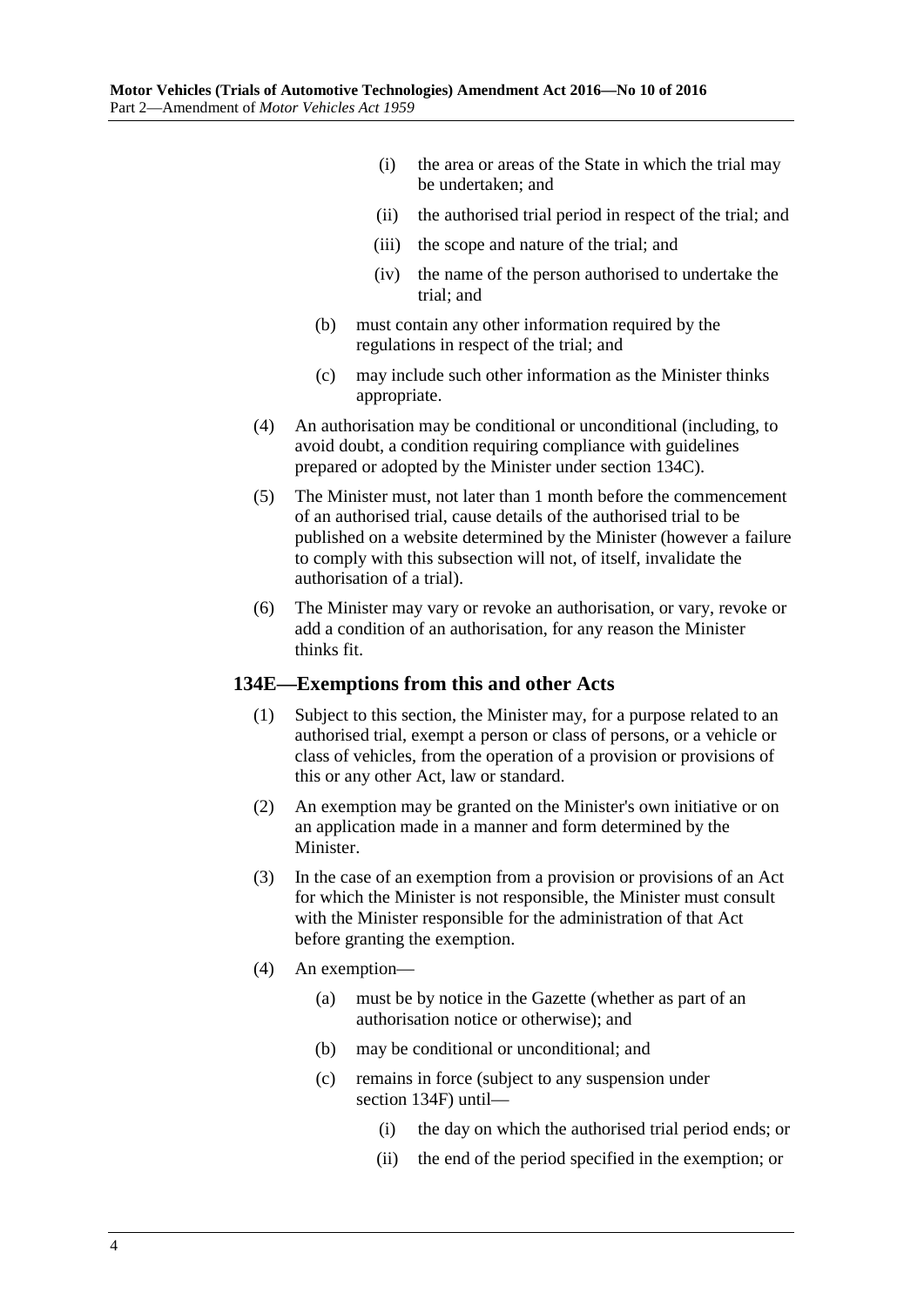(iii) the exemption is revoked,

whichever occurs first.

(5) The Minister may vary an exemption, or vary, revoke or add a condition of an exemption, for any reason the Minister thinks fit.

#### **134F—Revocation and suspension of exemption**

- (1) The Minister must revoke an exemption if authorisation of the authorised trial to which the exemption relates is revoked.
- (2) The Minister may revoke an exemption if—
	- (a) the Minister is of the opinion that it is no longer in the public interest for the authorised trial to which the exemption relates to continue; or
	- (b) the person authorised to undertake the trial—
		- (i) has not complied with a requirement under section 134H; or
		- (ii) has contravened or failed to comply with a condition of the exemption.
- (3) The Minister may suspend the operation of the whole or part of an exemption if the Minister is of the opinion that it is appropriate to do so.
- (4) A revocation or suspension—
	- (a) must be by notice in writing served personally on the person authorised to undertake the trial, or a person nominated by him or her; and
	- (b) must be published on a website determined by the Minister (however a failure to comply with this paragraph will not, of itself, invalidate the revocation or suspension); and
	- (c) has effect from the day or time specified in the notice and, in the case of a suspension, remains in force for the period specified in the notice.
- (5) If the Minister suspends the operation of an exemption, the Minister may, by notice in the Gazette, vary the authorisation notice in respect of the trial as the Minister thinks fit (including, to avoid doubt, by extending the authorised trial period).

#### <span id="page-4-1"></span>**134G—Offence to contravene etc condition of exemption**

- (1) A person who contravenes or fails to comply with a condition of an exemption is guilty of an offence Maximum penalty: \$2 500.
- <span id="page-4-0"></span>(2) If a person contravenes or fails to comply with a condition of an exemption, the exemption does not, while the contravention or non-compliance continues, operate in that person's favour.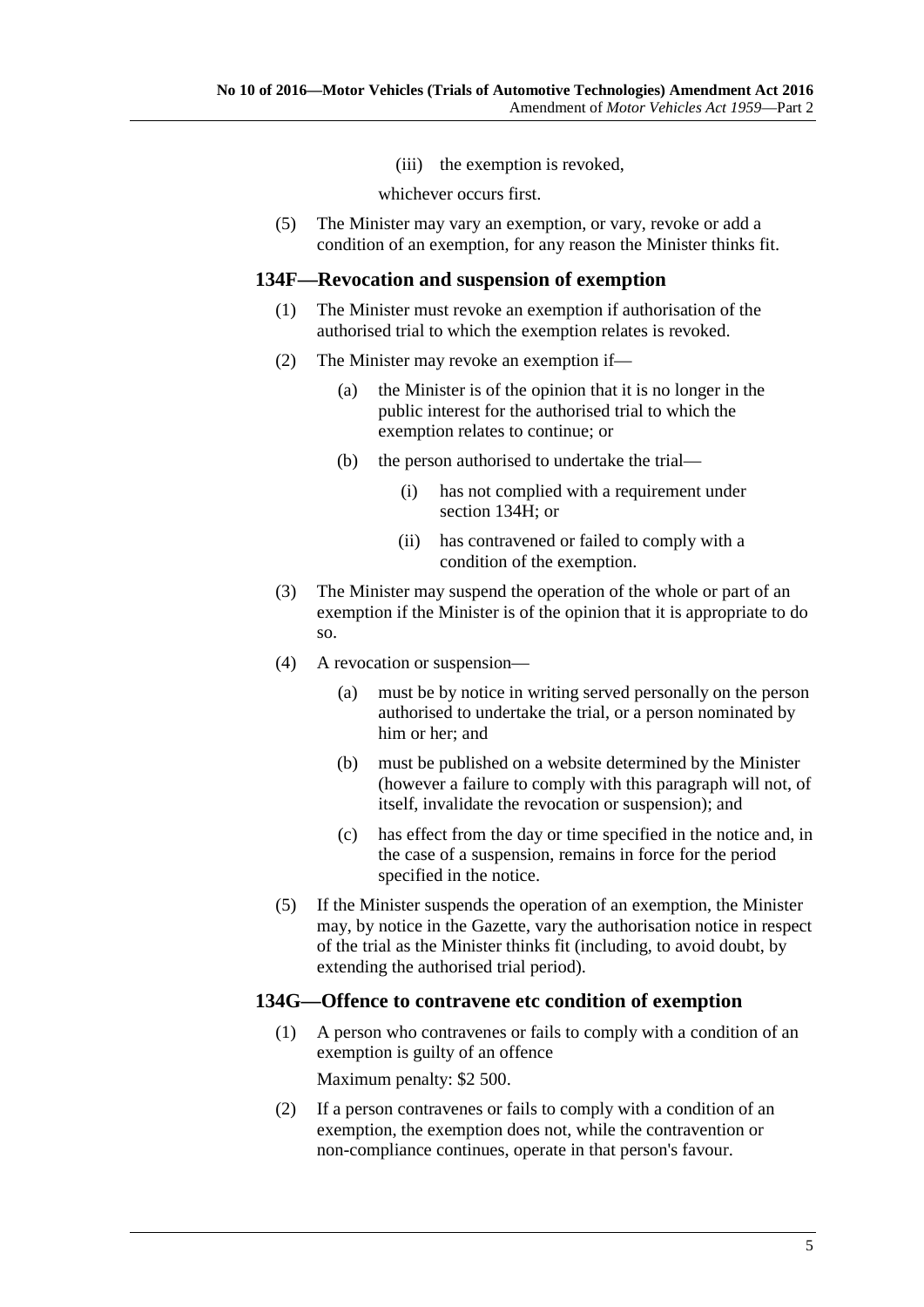(3) If, by virtue of [subsection](#page-4-0) (2), a person is guilty of an offence against the provision of this or any other Act, law or standard from which the person was exempted by an exemption, the person may be proceeded against either for that offence or for an offence against [subsection](#page-4-1)  $(1)$ .

### **134H—Requirement for insurance**

A person authorised to undertake an authorised trial must ensure that there is in force at all times during the authorised trial period—

- (a) a policy of public liability insurance indemnifying the owner and any authorised driver or operator of the vehicle in an amount not less than the amount specified by the Minister in relation to the trial in relation to death or bodily injury caused by, or arising out of, the use of the vehicle on a road; and
- (b) a policy of public liability insurance indemnifying the owner and any authorised driver or operator of the vehicle in an amount not less than the amount specified by the Minister in relation to the trial in relation to damage to property caused by, or arising out of, the use of the vehicle on a road; and
- (c) any other policy of insurance that the Minister may reasonably require in relation to the trial.

### <span id="page-5-0"></span>**134I—Offence to hinder authorised trial or interfere with equipment**

- (1) A person who, without reasonable excuse—
	- (a) hinders or obstructs the undertaking of an authorised trial; or
	- (b) interferes with any equipment or device relating to an authorised trial,

is guilty of an offence.

Maximum penalty: \$10 000.

- (2) In proceedings for an offence against [subsection](#page-5-0) (1), it is a defence for the defendant to prove that he or she did not know, and could not reasonably have been expected to have known, that the activity allegedly constituting the offence would, in fact, hinder or obstruct the undertaking of an authorised trial, or constitute interference with equipment or a device (as the case requires).
- (3) Without limiting the ways in which a person can interfere with equipment or a device, a person will be taken to interfere with equipment or a device if the person interferes with an electronic signal being sent to, or from, the equipment or device.

### **134J—Immunity relating to official powers or functions**

(1) This section applies to the same persons as section 74 of the *[Public](http://www.legislation.sa.gov.au/index.aspx?action=legref&type=act&legtitle=Public%20Sector%20Act%202009)  [Sector Act](http://www.legislation.sa.gov.au/index.aspx?action=legref&type=act&legtitle=Public%20Sector%20Act%202009) 2009*.